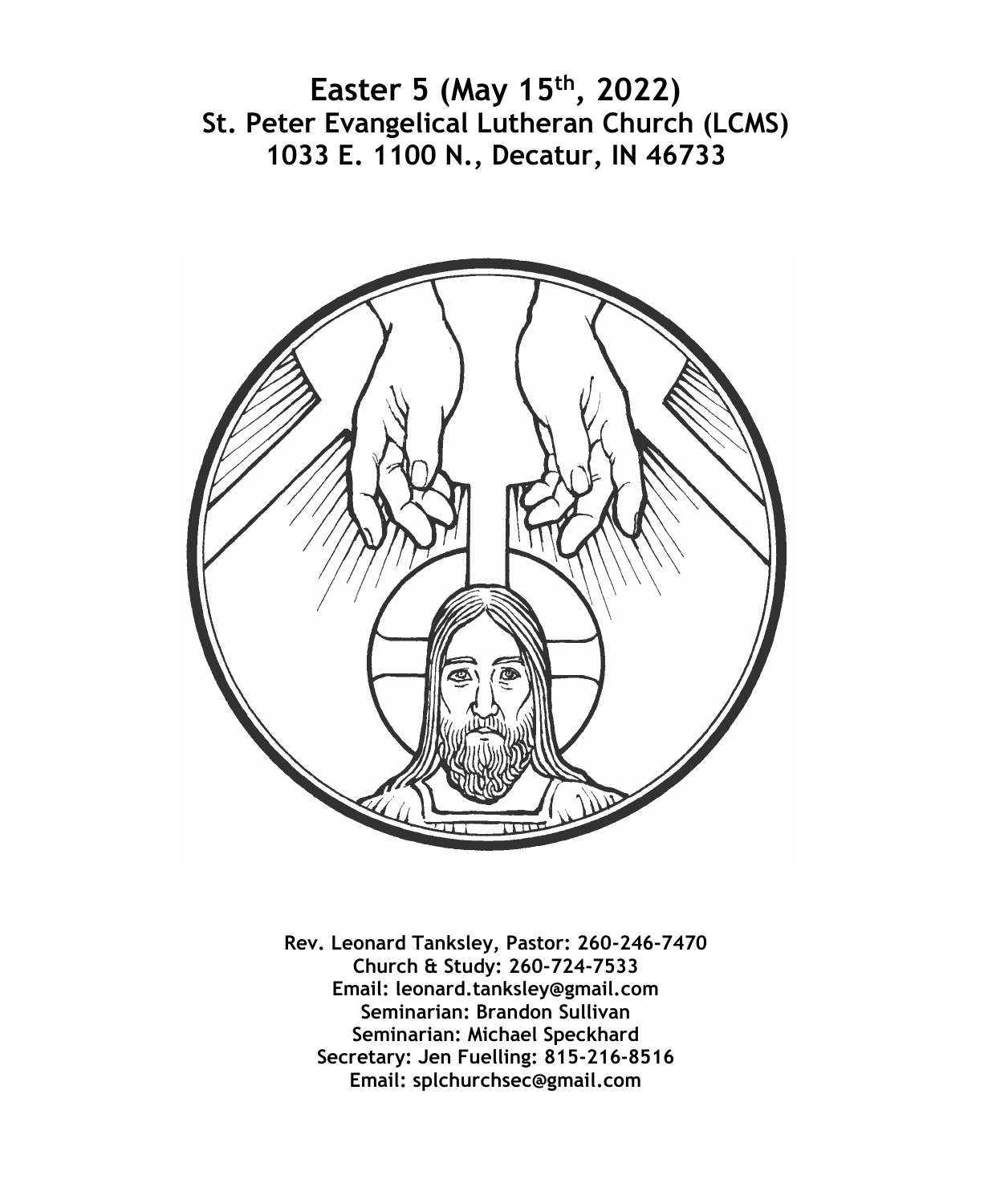# **Opening Hymn: 566 By Grace I'm Saved**

*Stand*

*The sign of the cross may be made by all in remembrance of their Baptism.*

- **P** In the name of the Father and of the  $\pm$  Son and of the Holy Spirit.
- C **Amen.**
- $\mathbf{P}$  If we say we have no sin, we deceive ourselves, and the truth is not in us.
- C **But if we confess our sins, God, who is faithful and just, will forgive our sins and cleanse us from all unrighteousness.**
- P Let us then confess our sins to God our Father.
- C **Most merciful God, we confess that we are by nature sinful and unclean. We have sinned against You in thought, word, and deed, by what we have done and by what we have left undone. We have not loved You with our whole heart; we have not loved our neighbors as ourselves. We justly deserve Your present and eternal punishment. For the sake of Your Son, Jesus Christ, have mercy on us. Forgive us, renew us, and lead us, so that we may delight in Your will and walk in Your ways to the glory of Your holy name. Amen.**
- P Almighty God in His mercy has given His Son to die for you and for His sake forgives you all your sins. As a called and ordained servant of Christ, and by His authority, I therefore forgive you all your sins in the name of the Father and of the  $\pm$  Son and of the Holy Spirit.
- C **Amen.**

#### **Introit**

Oh sing to the LORD a new song, for he has done  $|$  marvelous things!\*

His right hand and his holy arm have worked salva- tion for him.

```
The LORD has made known his sal- | vation;*
```

```
he has revealed his righteousness in the sight of the | nations.
```
He has remembered his steadfast love and faithfulness to the house of  $|$  Israel.\* All the ends of the earth have seen the salvation of our God.

**Make a joyful noise to the LORD,** | **all the earth;**\*

**break forth into joyous song and sing** | **praises!**

Sing praises to the LORD  $\vert$  with the lyre,\*

with the lyre and the sound of | melody!

```
With trumpets and the sound | of the horn*
```
**make a joyful noise before the** | **King, the LORD!**

**Glory be to the Father and** | **to the Son**\*

**and to the Holy** | **Spirit;**

```
as it was in the be- | ginning,*
```
#### **is now, and will be forever.** | **Amen.**

Oh sing to the LORD a new song, for he has done  $|$  marvelous things!\*

His right hand and his holy arm have worked salva- tion for him.

- A In peace let us pray to the Lord.
- C **Lord, have mercy.**
- A For the peace from above and for our salvation let us pray to the Lord.
- C **Lord, have mercy.**

**Kyrie** *LSB 152*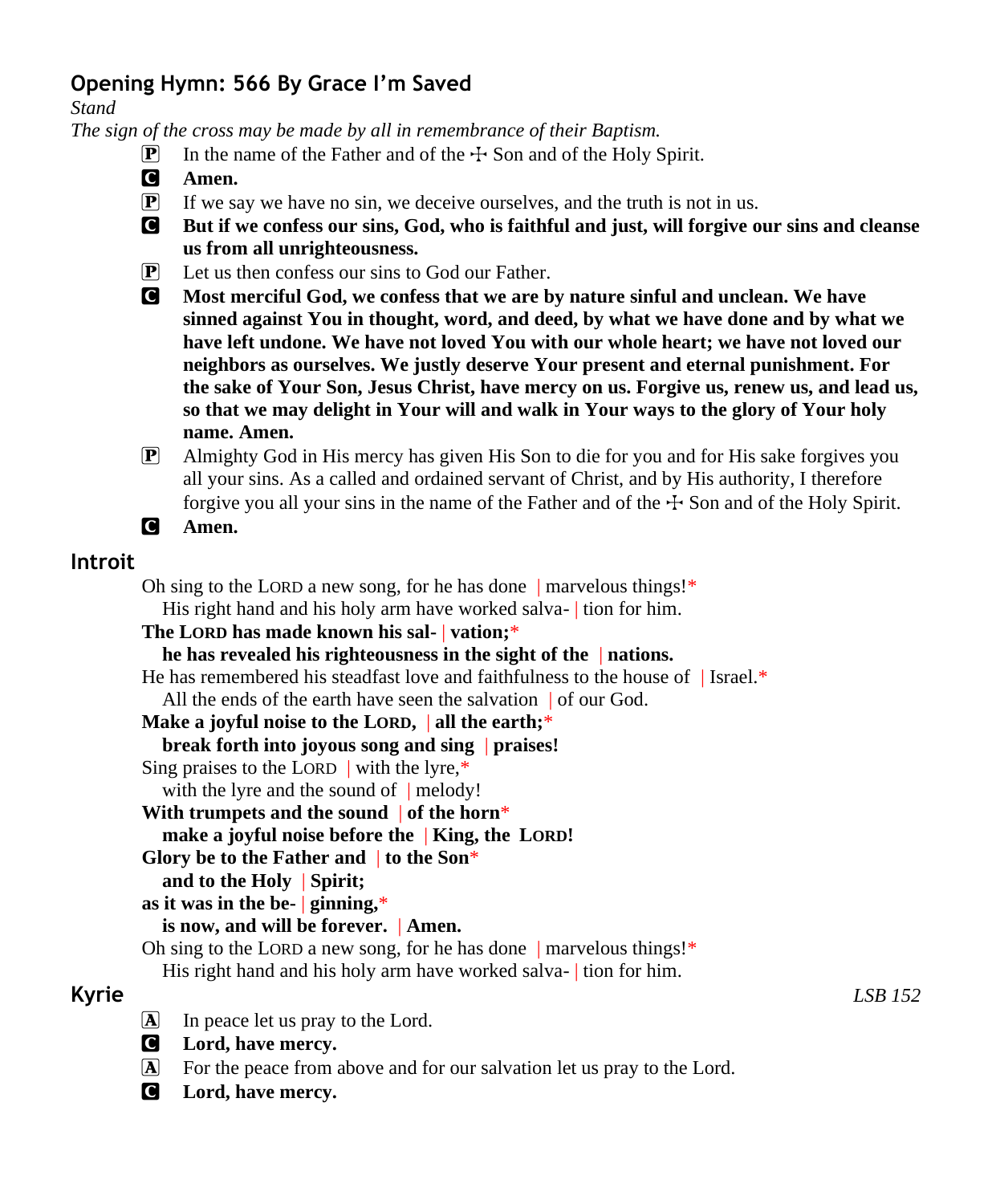- A For the peace of the whole world, for the well-being of the Church of God, and for the unity of all let us pray to the Lord.
- C **Lord, have mercy.**
- A For this holy house and for all who offer here their worship and praise let us pray to the Lord.
- C **Lord, have mercy.**
- A Help, save, comfort, and defend us, gracious Lord.
- C **Amen.**

### **This Is the Feast** *LSB 155*

C **This is the feast of victory for our God. Alleluia, alleluia, alleluia.**

**Worthy is Christ, the Lamb who was slain, whose blood set us free to be people of God.**

**This is the feast of victory for our God. Alleluia, alleluia, alleluia.**

**Power, riches, wisdom, and strength, and honor, blessing, and glory are His.**

**This is the feast of victory for our God. Alleluia, alleluia, alleluia.**

**Sing with all the people of God, and join in the hymn of all creation: Blessing, honor, glory, and might be to God and the Lamb forever. Amen.**

**This is the feast of victory for our God. Alleluia, alleluia, alleluia.**

**For the Lamb who was slain has begun His reign. Alleluia.**

**This is the feast of victory for our God. Alleluia, alleluia, alleluia.**

### **Salutation and Collect of the Day**

- $\mathbf{P}$  The Lord be with you.
- C **And also with you.**
- $\overline{P}$  Let us pray.

O God, You make the minds of Your faithful to be of one will. Grant that we may love what You have commanded and desire what You promise, that among the many changes of this world our hearts may be fixed where true joys are found; through Jesus Christ, Your Son, our Lord, who lives and reigns with You and the Holy Spirit, one God, now and forever.

C **Amen.**

### *Sit*

### **First Reading** *Acts 11:1–18*

<sup>1</sup>Now the apostles and the brothers who were throughout Judea heard that the Gentiles also had received the word of God. <sup>2</sup>So when Peter went up to Jerusalem, the circumcision party criticized him, saying, <sup>3"</sup>You went to uncircumcised men and ate with them." <sup>4</sup>But Peter began and explained it to them in order:  $5\cdot$  Y was in the city of Joppa praying, and in a trance I saw a vision, something like a great sheet descending, being let down from heaven by its four corners, and it came down to me. 6Looking at it closely, I observed animals and beasts of prey and reptiles and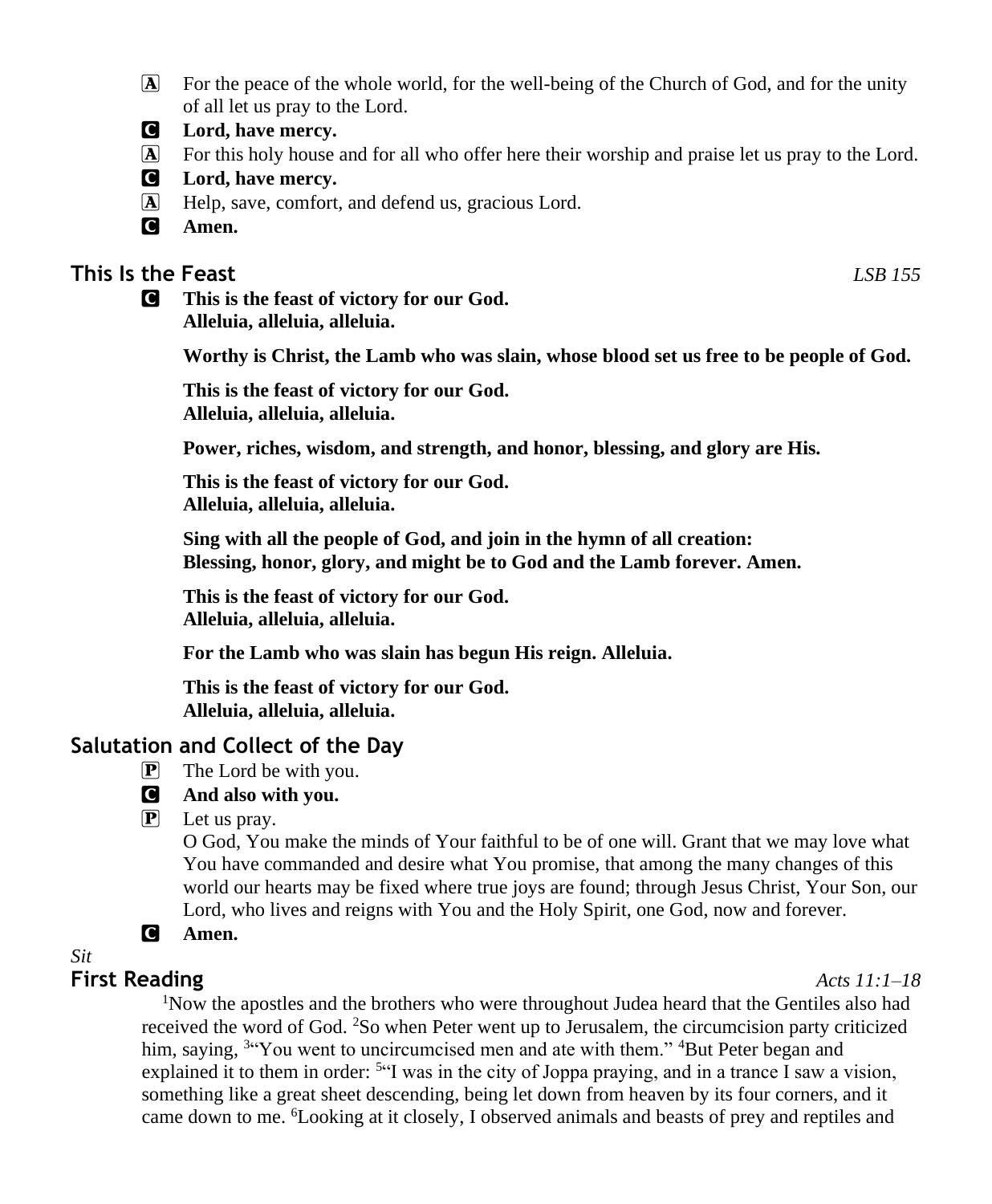birds of the air. <sup>7</sup>And I heard a voice saying to me, 'Rise, Peter; kill and eat.' <sup>8</sup>But I said, 'By no means, Lord; for nothing common or unclean has ever entered my mouth.' <sup>9</sup>But the voice answered a second time from heaven, 'What God has made clean, do not call common.' <sup>10</sup>This happened three times, and all was drawn up again into heaven.  $\frac{11}{1}$ And behold, at that very moment three men arrived at the house in which we were, sent to me from Caesarea.  $12$ And the Spirit told me to go with them, making no distinction. These six brothers also accompanied me, and we entered the man's house.  $^{13}$ And he told us how he had seen the angel stand in his house and say, 'Send to Joppa and bring Simon who is called Peter;  $14$ he will declare to you a message by which you will be saved, you and all your household.<sup>' 15</sup>As I began to speak, the Holy Spirit fell on them just as on us at the beginning. <sup>16</sup>And I remembered the word of the Lord, how he said, 'John baptized with water, but you will be baptized with the Holy Spirit.<sup>' 17</sup>If then God gave the same gift to them as he gave to us when we believed in the Lord Jesus Christ, who was I that I could stand in God's way?" <sup>18</sup>When they heard these things they fell silent. And they glorified God, saying, "Then to the Gentiles also God has granted repentance that leads to life."

 $\overline{A}$  This is the Word of the Lord.

#### C **Thanks be to God.**

<sup>1</sup>Then I saw a new heaven and a new earth, for the first heaven and the first earth had passed away, and the sea was no more. <sup>2</sup>And I saw the holy city, new Jerusalem, coming down out of heaven from God, prepared as a bride adorned for her husband. <sup>3</sup>And I heard a loud voice from the throne saying, "Behold, the dwelling place of God is with man. He will dwell with them, and they will be his people, and God himself will be with them as their God. <sup>4</sup>He will wipe away every tear from their eyes, and death shall be no more, neither shall there be mourning nor crying nor pain anymore, for the former things have passed away."

<sup>5</sup>And he who was seated on the throne said, "Behold, I am making all things new." Also he said, "Write this down, for these words are trustworthy and true." <sup>6</sup>And he said to me, "It is done! I am the Alpha and the Omega, the beginning and the end. To the thirsty I will give from the spring of the water of life without payment. <sup>7</sup>The one who conquers will have this heritage, and I will be his God and he will be my son."

 $\overline{A}$  This is the Word of the Lord.

**C** Thanks be to God.

#### *Stand*

# **Alleluia and Verse** *LSB 156*

C **Alleluia.**

**Lord, to whom shall we go? You have the words of eternal life. Alleluia, alleluia.**

## **Holy Gospel** *John 16:12–22*

**P** The Holy Gospel according to St. John, the sixteenth chapter.

### **G** Glory to You, O Lord.

<sup>12</sup>[Jesus said:] "I still have many things to say to you, but you cannot bear them now. <sup>13</sup>When the Spirit of truth comes, he will guide you into all the truth, for he will not speak on his own authority, but whatever he hears he will speak, and he will declare to you the things that are to

**Epistle** *Revelation 21:1–7*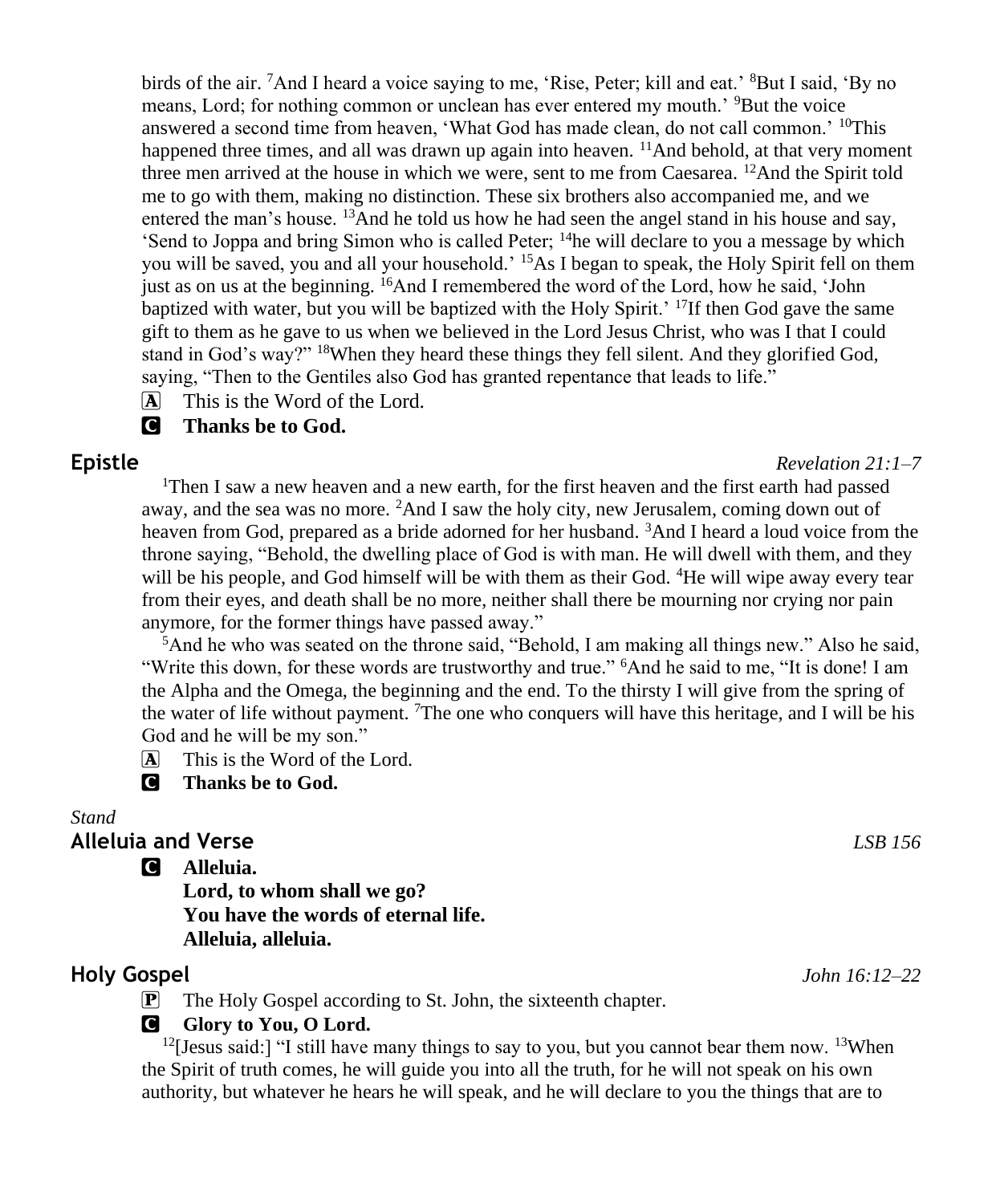come. <sup>14</sup>He will glorify me, for he will take what is mine and declare it to you. <sup>15</sup>All that the Father has is mine; therefore I said that he will take what is mine and declare it to you.

<sup>16</sup>"A little while, and you will see me no longer; and again a little while, and you will see me." <sup>17</sup>So some of his disciples said to one another, "What is this that he says to us, 'A little while, and you will not see me, and again a little while, and you will see me'; and, 'because I am going to the Father'?" <sup>18</sup>So they were saying, "What does he mean by 'a little while'? We do not know what he is talking about." <sup>19</sup>Jesus knew that they wanted to ask him, so he said to them, "Is this what you are asking yourselves, what I meant by saying, 'A little while and you will not see me, and again a little while and you will see me'?  $^{20}$ Truly, truly, I say to you, you will weep and lament, but the world will rejoice. You will be sorrowful, but your sorrow will turn into joy. <sup>21</sup>When a woman is giving birth, she has sorrow because her hour has come, but when she has delivered the baby, she no longer remembers the anguish, for joy that a human being has been born into the world.  $^{22}$ So also you have sorrow now, but I will see you again and your hearts will rejoice, and no one will take your joy from you."

**P** This is the Gospel of the Lord.

C **Praise to You, O Christ.**

*Sit*

**Hymn of the Day: 672 Jerusalem the Golden**

#### **Sermon**

*Stand*

**Nicene Creed**

C **I believe in one God,**

 **the Father Almighty, maker of heaven and earth and of all things visible and invisible.**

**And in one Lord Jesus Christ,**

 **the only-begotten Son of God, begotten of His Father before all worlds, God of God, Light of Light, very God of very God, begotten, not made, being of one substance with the Father, by whom all things were made; who for us men and for our salvation came down from heaven and was incarnate by the Holy Spirit of the virgin Mary and was made man; and was crucified also for us under Pontius Pilate. He suffered and was buried. And the third day He rose again according to the Scriptures and ascended into heaven and sits at the right hand of the Father. And He will come again with glory to judge both the living and the dead, whose kingdom will have no end.**

**And I believe in the Holy Spirit,**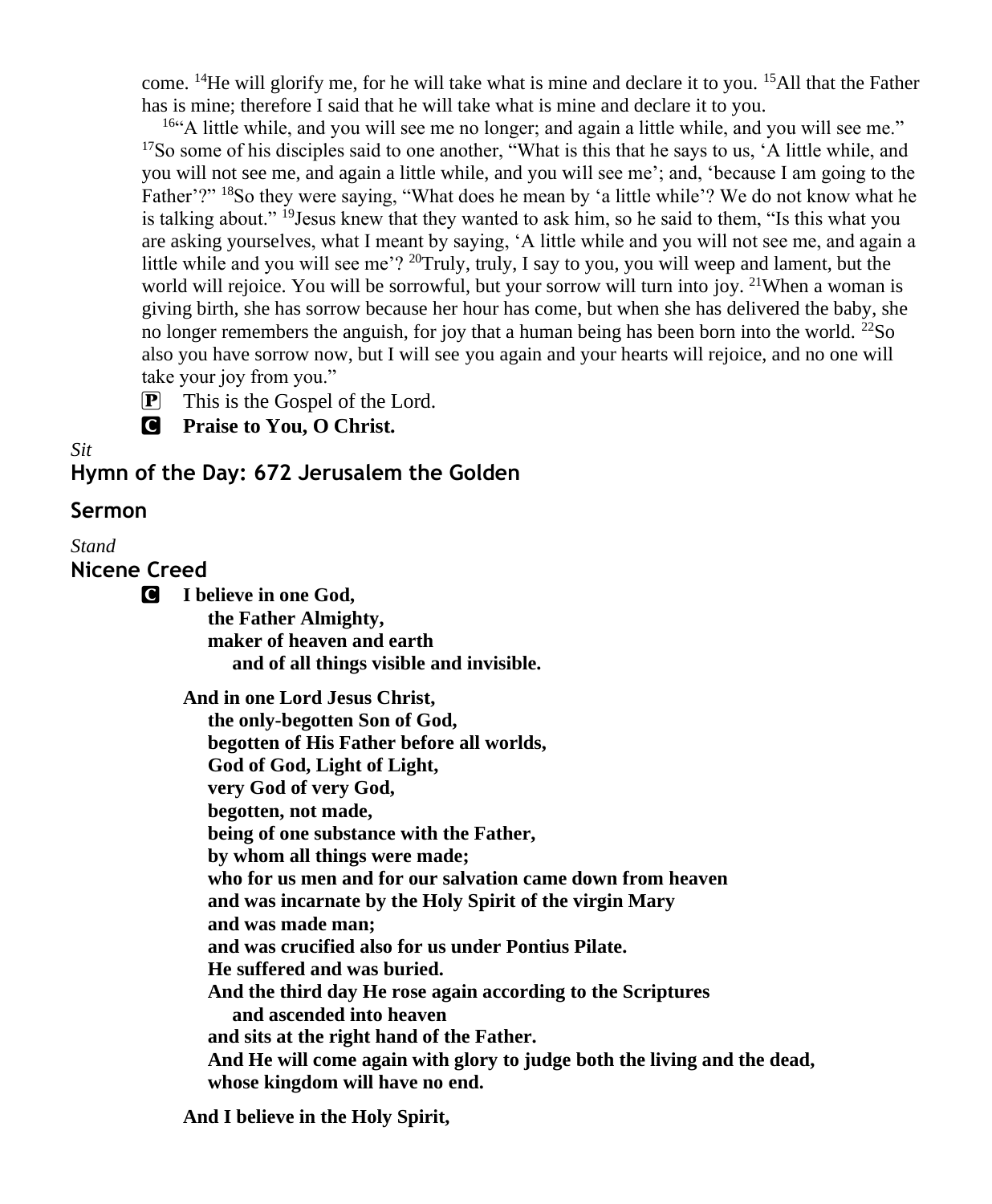**the Lord and giver of life, who proceeds from the Father and the Son, who with the Father and the Son together is worshiped and glorified, who spoke by the prophets. And I believe in one holy Christian and apostolic Church, I acknowledge one Baptism for the remission of sins, and I look for the resurrection of the dead** and the life  $\div$  of the world to come. Amen.

# **Prayer of the Church**

- P Lord of heaven and earth, in the glorious resurrection of Your Son, Jesus, You have given the promise of our own resurrection. As we await the Last Day, calm our hearts and strengthen our faith through our sorrows. Lord, in Your mercy,
- C **hear our prayer.**
- P Heavenly Father, You have fashioned the Church as a heavenly Bride for Your risen Son. Grant her Your Spirit, that she may always listen to His deathless voice and ever declare His message of salvation. Lord, in Your mercy,

#### C **hear our prayer.**

P Gracious God, lead Your people in Your steadfast love, and guide them in strength to Your holy abode. Sanctify our homes, be the companion of those who live alone, and make all our households places in which Your wisdom and grace are found. Lord, in Your mercy,

#### C **hear our prayer.**

P Eternal Lord, You hold all people accountable for the responsibilities You have given them. O Lord, bless our president, our governor, the Congress and legislature, and all judges and magistrates. Guide them to serve according to Your will and for the common good of all. Raise up those with heroic virtue who will defend our liberty. Protect those who defend us in the armed forces, even as You give peace to the nations. Lord, in Your mercy,

#### C **hear our prayer.**

P O Alpha and Omega, You pledge to bring all things to their perfect consummation. You will bring heaven to earth and banish sorrow, sin and death. Sustain

Charlie Crosby

 Kay Brown (Sister of Dave and Lynn Matthews) for strength as she receives therapy Cathy Runyon (Sister of Brenda Wolf and Becky Fuelling)

Helene Hegerfeld (Mother of Brenda Scherer)

Joyce Kenny (Cousin of Brenda Wolf and Becky Fuelling)

Ron Franz for strength and healing

Marshall Scheumann

 Della Hormann (Mother of Karen Franz) Lynn and Lori Matthews

Troy Stults (Son of Andy and Brenda Wolf)

Eldora Fuelling

Andy Buuck (Nephew of Suzann Rekeweg)

 Tammy Dahling (wife of the Rev. D. Dahling) as she undergoes chemotherapy Shirley Buuck (sister-in-law- to Suzann Rekeweg) for strength and healing Ann Gerke

Suzy Fuelling as she recovers from a hip replacement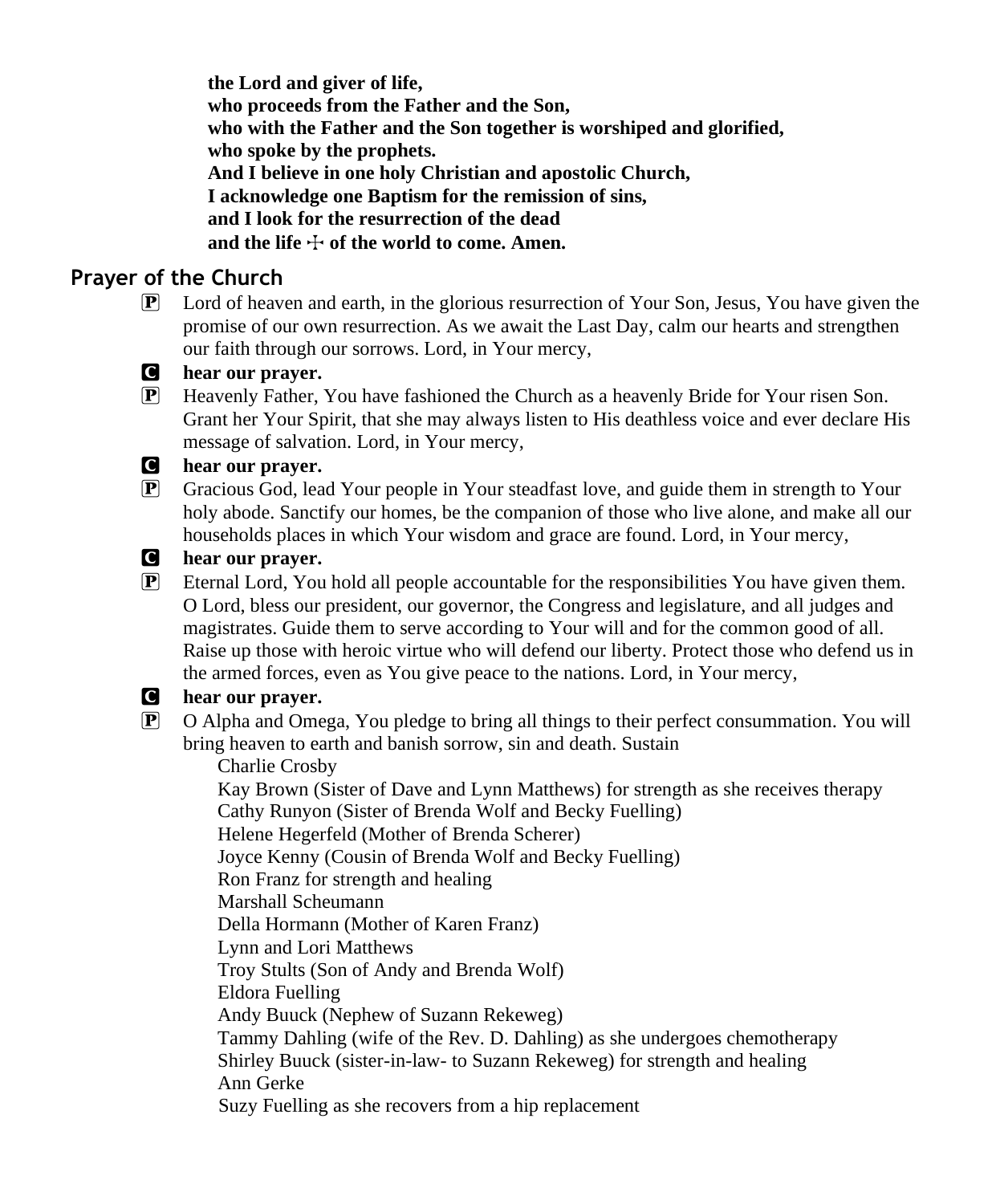and those now in tribulation. By the comfort of Your Holy Word, increase their faith and see them through their trials. Lord, in Your mercy,



#### C **hear our prayer.**

P Prepare us now to receive with faith and thanksgiving His flesh for the life of the world and His blood that cleanses us from all sin. Unite us that we may believe and confess one faith, and bring us to that day when we shall be one people together at the table of our Lord. Lord, in Your mercy,

#### C **hear our prayer.**

P Lord God, heavenly Father, we wait for the second coming of Your resurrected Son. Grant us patience as we long to see Him, and even now give us joy at His presence with us through the Word and Sacrament. Lord, in Your mercy,

#### C **hear our prayer.**

- $\mathbb{P}$  All these things and whatever else You know that we need, grant us, Father, for the sake of Him who died and rose again and now lives and reigns with You and the Holy Spirit, one God forever.
- C **Amen.**

# **Offertory** *LSB 159*

**C** What shall I render to the Lord for all His benefits to me? **I will offer the sacrifice of thanksgiving and will call on the name of the Lord. I will take the cup of salvation and will call on the name of the Lord. I will pay my vows to the Lord now in the presence of all His people, in the courts of the Lord's house, in the midst of you, O Jerusalem.**

# **Preface** *LSB 160*

- $\overline{P}$  The Lord be with you.
- C **And also with you.**
- P Lift up your hearts.
- C **We lift them to the Lord.**
- P Let us give thanks to the Lord our God.
- C **It is right to give Him thanks and praise.**
- $\mathbb{P}$  It is truly good, right, and salutary that we should at all times and in all places give thanks to You, holy Lord, almighty Father, everlasting God. And most especially are we bound to praise You on this day for the glorious resurrection of Your Son, Jesus Christ, the very Paschal Lamb, who was sacrificed for us and bore the sins of the world. By His dying He has destroyed death, and by His rising again He has restored to us everlasting life. Therefore with Mary Magdalene, Peter and John, and with all the witnesses of the resurrection, with angels and archangels, and with all the company of heaven we laud and magnify Your glorious name, evermore praising You and saying:

## **Sanctus** *LSB 161*

C **Holy, holy, holy Lord God of pow'r and might: Heaven and earth are full of Your glory. Hosanna. Hosanna. Hosanna in the highest. Blessed is He who comes in the name of the Lord. Hosanna in the highest.**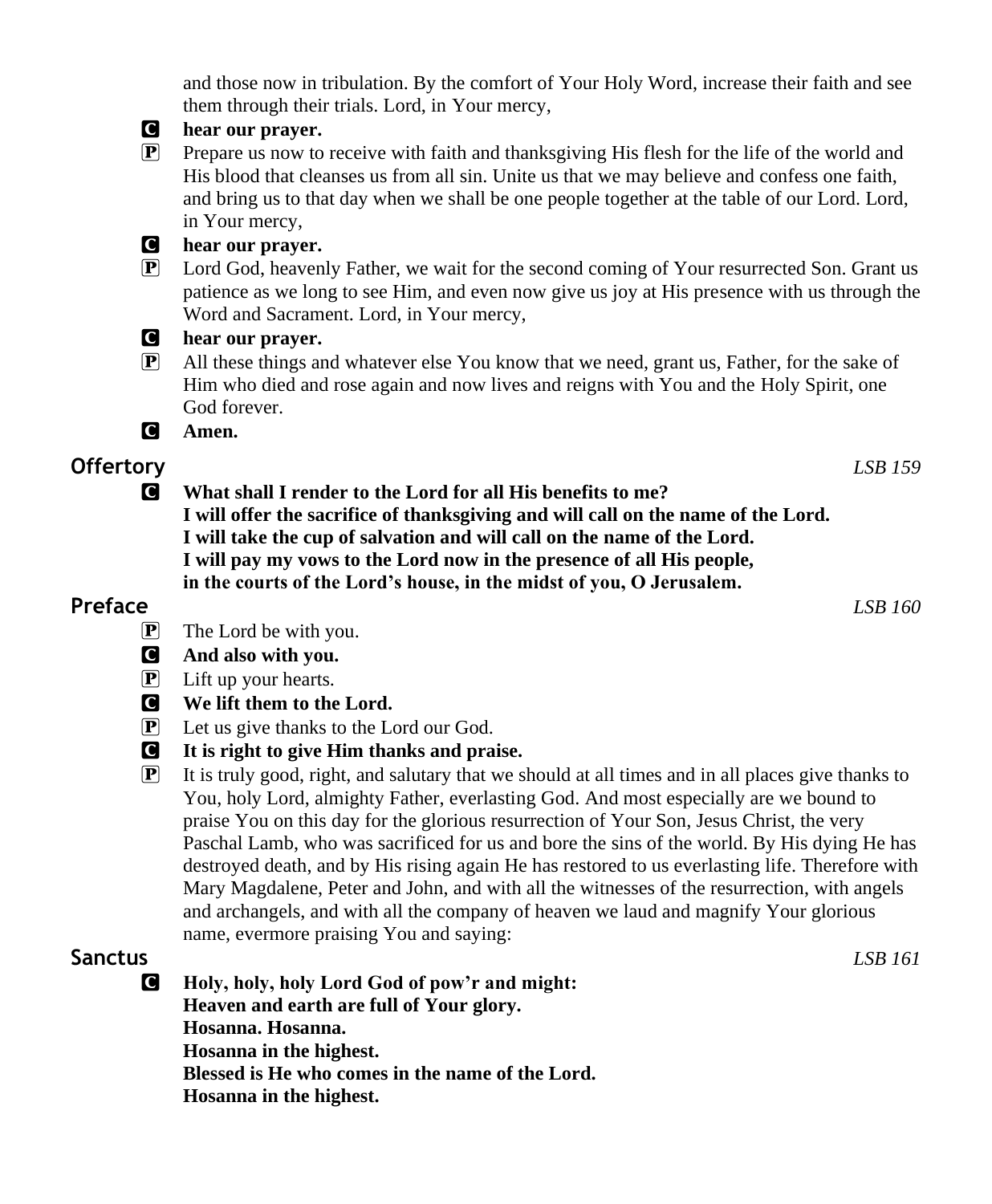# **Prayer of Thanksgiving** *LSB 161*

P Blessed are You, Lord of heaven and earth, for You have had mercy on those whom You created and sent Your only-begotten Son into our flesh to bear our sin and be our Savior. With repentant joy we receive the salvation accomplished for us by the all-availing sacrifice of His body and His blood on the cross.

Gathered in the name and the remembrance of Jesus, we beg You, O Lord, to forgive, renew, and strengthen us with Your Word and Spirit. Grant us faithfully to eat His body and drink His blood as He bids us do in His own testament. Gather us together, we pray, from the ends of the earth to celebrate with all the faithful the marriage feast of the Lamb in His kingdom, which has no end. Graciously receive our prayers; deliver and preserve us. To You alone, O Father, be all glory, honor, and worship, with the Son and the Holy Spirit, one God, now and forever.

## C **Amen.**

# **Lord's Prayer** *LSB 162*

- P Lord, remember us in Your kingdom and teach us to pray:
- C **Our Father who art in heaven,**

 **hallowed be Thy name, Thy kingdom come, Thy will be done on earth as it is in heaven; give us this day our daily bread; and forgive us our trespasses as we forgive those who trespass against us; and lead us not into temptation, but deliver us from evil. For Thine is the kingdom and the power and the glory forever and ever. Amen.**

# **The Words of Our Lord**

 $\mathbb{P}$  Our Lord Jesus Christ, on the night when He was betrayed, took bread, and when He had given thanks, He broke it and gave it to the disciples and said: "Take, eat; this is  $My + body$ , which is given for you. This do in remembrance of Me."

In the same way also He took the cup after supper, and when He had given thanks, He gave it to them, saying: "Drink of it, all of you; this cup is the new testament in My  $\pm$  blood, which is shed for you for the forgiveness of sins. This do, as often as you drink it, in remembrance of Me."

# **Pax Domini** *LSB 163*  $\mathbf{P}$  The peace of the Lord be with you always. C **Amen. Agnus Dei** *LSB 163*

C **Lamb of God, You take away the sin of the world; have mercy on us.**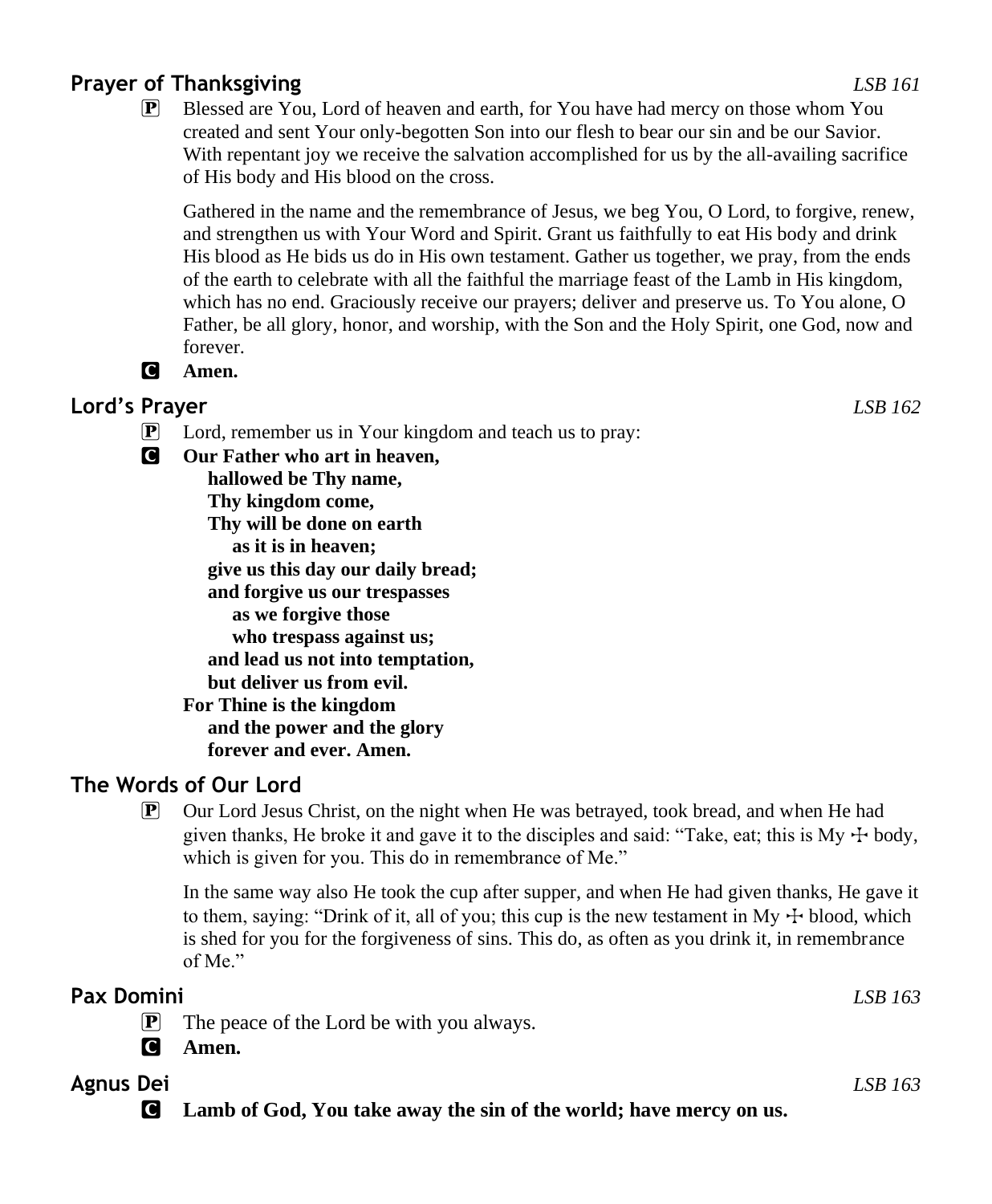**Lamb of God, You take away the sin of the world; have mercy on us. Lamb of God, You take away the sin of the world; grant us peace.**

*Sit*

**Distribution**

**633 At the Lamb's High Feast We Sing 602 The Gifts Christ Freely Gives**

**639 Wide Open Stand the Gates**

*Stand*

**Thank the Lord** *LSB 164*

C **Thank the Lord and sing His praise; tell ev'ryone what He has done. Let all who seek the Lord rejoice and proudly bear His name. He recalls His promises and leads His people forth in joy with shouts of thanksgiving. Alleluia, alleluia.**

# **Post-Communion Collect**

 $|\mathbf{A}|$  Let us pray.

We give thanks to You, almighty God, that You have refreshed us through this salutary gift, and we implore You that of Your mercy You would strengthen us through the same in faith toward You and in fervent love toward one another; through Jesus Christ, Your Son, our Lord, who lives and reigns with You and the Holy Spirit, one God, now and forever.

C **Amen.**

# **Benediction** *LSB 166*

P The Lord bless you and keep you. The Lord make His face shine on you and be gracious to you. The Lord look upon you with favor and  $\pm$  give you peace.

C **Amen.**

# **Hymn to Depart: 644 The Church's One Foundation** *sts. 1–5*

**In His Service Today: Preacher/Celebrant:** The Rev. Leonard Tanksley **Liturgist:** The Sem. Brandon Sullivan **Organist:** Mrs. Vickie Hammond **Deacons:** Bruce Scherer (Head), Joe Werling, Matt Braun, Fred M. Fuelling **Elders:** John Fuelling (Head), Andy Wolf, Rod Busick, Jim Fuelling

# **ANNOUNCEMENTS**

*OFFERINGS:* (May 1st): Home Purpose- \$4,416.57; Total Offerings- \$4,416.57; SPI- \$20.00; (May 8 th): Home Purpose- \$3,632.00; Estate Gift- \$5,360.52; Total Offerings- \$8,992.52.

THE JUNE NEWSLETTER DEADLINE is Monday, May 16<sup>th</sup>.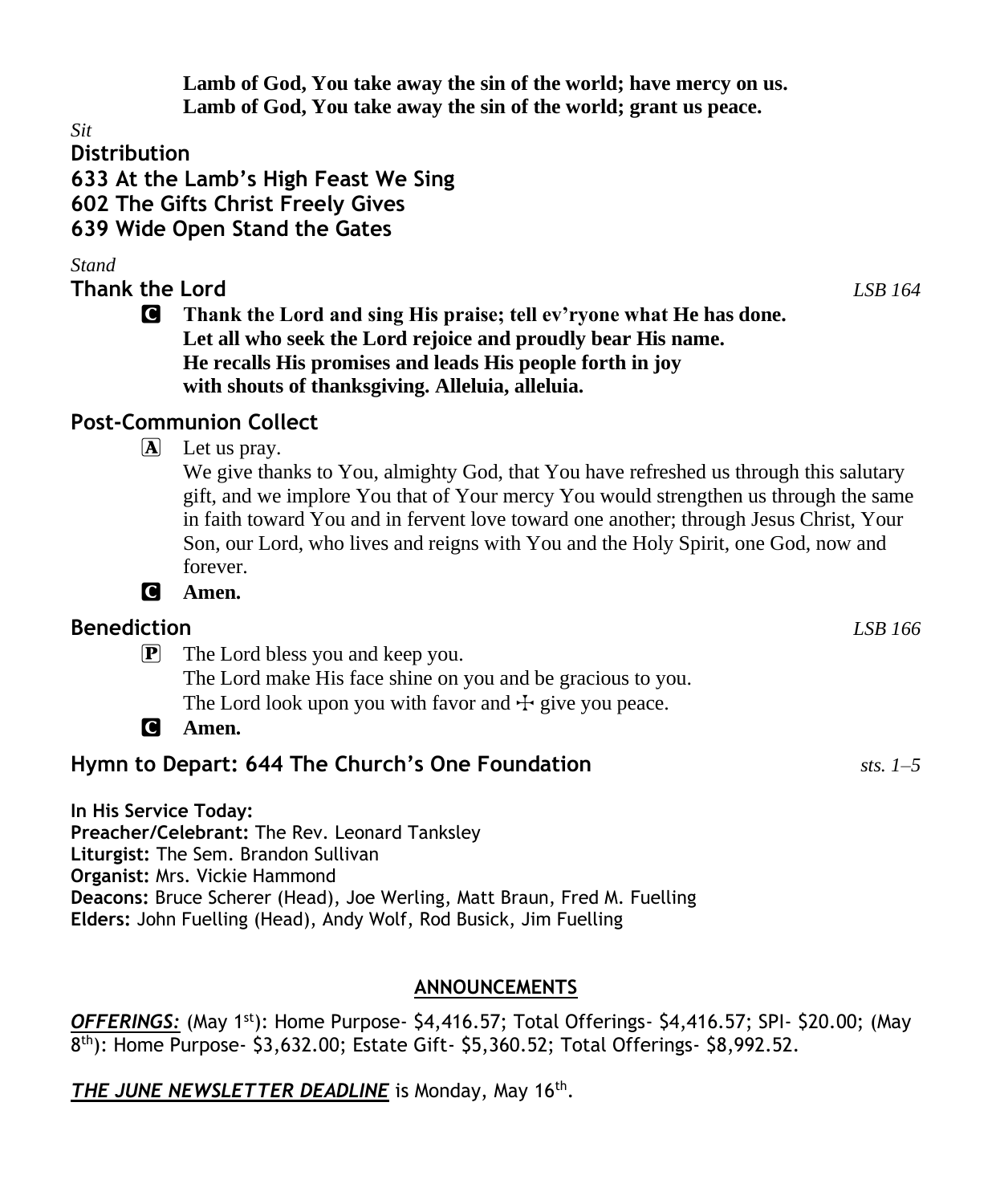*THANK YOU:* We would like to thank Pastor Tanksley and friends of St Peter-Fuelling church for your prayers, cards, and calls during our recent surgeries. God's blessings to each and every one of you. John & Suzy Fuelling

*ORGAN RECITAL:* St. Peter Fuelling Ev. Lutheran Church will be hosting an Organ Recital on May 22, 2022. Mark the date on your calendars- more details will follow.

*SEMINARY FOOD CO-OP DONATIONS***:** During the month of May we will be collecting items to donate to the Seminary Food Co-Op Our theme this month is **"Breakfast".** Suggestions but not limited to these items are cereal, oatmeal, pop tarts, breakfast bars, hot chocolate, juice, muffin mix, pancake mix, syrup, coffee/tea, canned fruits, applesauce. Items can be placed in the plastic tote in the back of Church. If you have any questions please contact Bruce or Brenda Scherer.

*CHURCH DIRECTORY:* Please email, call, text, or leave a note in my box in the Narthex with any updates on name changes, phone number, e mail addresses, or addresses. I am hoping to print the updated directory in June or July. Thank you for your help!

*MAY 19-21 RUMMAGE AND BAKE SALE***:** New Hope Lutheran Church in Ossian (8824 N. State Road 1, Ossian, IN) is holding a rummage and bake sale Friday-Saturday, May 19-21 at the following times: Thursday - 9 am - 7 pm, Friday - 9 am - 4 pm and Saturday, 9 am - 12 pm (\$2 bag sale and half price sale on Saturday). All are welcome!

*FRIENDS OF WYNEKEN EVENT:* The Lutheran Church—Missouri Synod celebrated its 175th anniversary on April 26. To celebrate this occasion, the Friends of Wyneken will be offering a series of presentations throughout the year that focus on the history of the LCMS. May's presentation will focus on the events leading up to the founding of the LCMS on April 26, 1847. Come learn about an immoral bishop, a German pastor who sent over 70 men to serve as pastors and teachers in America, and Pastor Friedrich Wyneken—the energetic pioneer missionary who served and founded several congregations in this area. The presentation will be held on Monday, May 16, in the fellowship hall of Emmanuel Lutheran Church, Soest. Doors will open at 6:00, and the presentation will begin at 6:30. Light refreshments will be served.

#### *CHURCH CALENDAR FOR WEEK OF MAY 15th, 2022*

| <b>SUNDAY</b>   | $9:00 \text{ am}$ | Divine Service with Holy Communion (SPI Kids 5-8 <sup>th</sup> grades sing |
|-----------------|-------------------|----------------------------------------------------------------------------|
|                 |                   | at Immanuel)                                                               |
|                 |                   | Bible Study/Sunday School                                                  |
| <b>MONDAY</b>   |                   | June Newsletter Deadline                                                   |
| <b>TUESDAY</b>  | $6:30$ pm         | SPI 8th Grade Graduation at SPI                                            |
| WEDNESDAY       | $10:00$ am        | <b>Bible Study</b>                                                         |
| <b>THURSDAY</b> | $9:00 \text{ am}$ | Quilting                                                                   |
|                 | $9:30$ am         | Pastor's Study Group at Bingen                                             |
| <b>SUNDAY</b>   | $9:00 \text{ am}$ | Divine Service                                                             |
|                 | $10:00$ am        | <b>Brunch</b>                                                              |
|                 | $1:00$ pm         | Organ Recital at St. Peter                                                 |